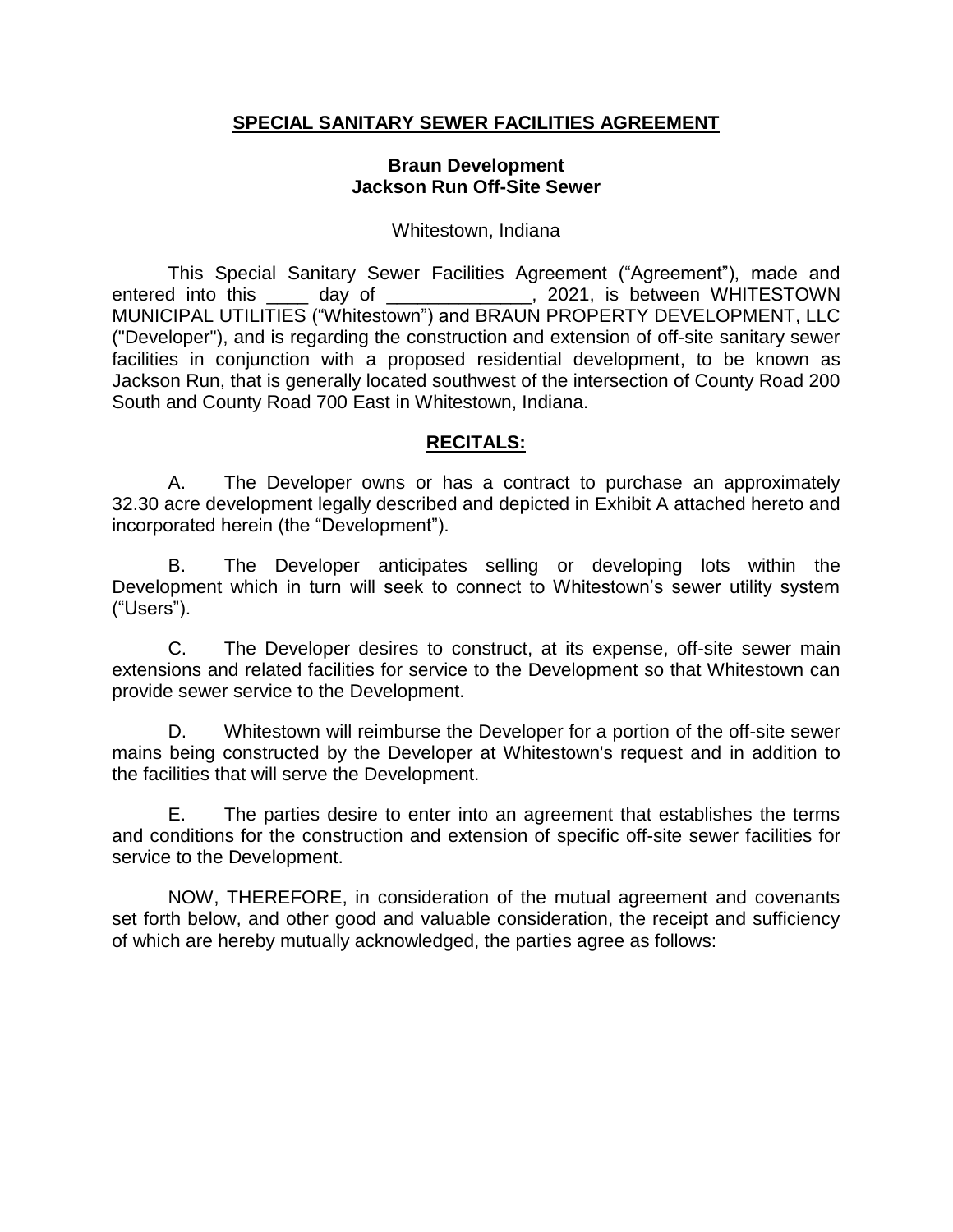#### **ARTICLE I RIGHTS AND RESPONSIBILITIES OF WHITESTOWN**

Section 1.1. Specifications for Sewage Facilities. Prior to the beginning of construction of the sewer facilities, Whitestown will provide the Developer with: (i) the locations, at Whitestown's sole discretion, for the sewer facilities' connection to Whitestown's existing sewer facilities, which connections are shown on the Approved Plans (as defined herein); and (ii) a copy of Whitestown's construction specifications for the sewer facilities to be constructed under this Agreement (collectively, the "Utility Facilities").

Section 1.2. Approval of Plans for and Construction of Utility Facilities. Whitestown will be responsible for reviewing and approving or rejecting the plans for the Utility Facilities.

Section 1.3. Compliance with Whitestown's Specifications. Whitestown shall have the authority during all phases of construction and inspection of the Utility Facilities to enter upon the Development or other applicable property to inspect the Utility Facilities (with or without notice) and notify the Developer of any failure of materials or workmanship to meet Whitestown's specifications and halt construction if Whitestown's specifications are not being met. Whitestown, in its sole discretion, may also direct the Developer to submit change orders to the contractor to cure any defects in material or workmanship revealed by Whitestown's inspection. Whitestown may not permit connection to its facilities or accept dedication of the Utility Facilities until the Utility Facilities are completed and any defects cured in accordance with Whitestown's construction specifications.

Section 1.4. Provision of Service. This Agreement shall not be construed to require Whitestown to provide service to the Developer, the Development, and/or any particular User at any particular time. The parties contemplate that Whitestown will allocate capacity and provide service to future customers in the Development on an individual basis following, in part, execution of an applicable water and/or sewer service agreement for the Developer or particular User, connection and payment of all applicable fees, and compliance with all applicable agreements, laws, ordinances, and rules and regulations, and utility related directives of Whitestown. Notwithstanding any provision to the contrary, neither this Agreement nor any term herein shall be construed as a guarantee of capacity or allocation of capacity by Whitestown. Whitestown shall have the right to terminate this Agreement if the Developer fails to complete construction of the Utility Facilities within one (1) year from the date of this Agreement. Whitestown may further terminate this Agreement and seek all available legal and/or equitable remedies for any material breach of this Agreement not cured within fifteen (15) days of written notice of breach to the Developer.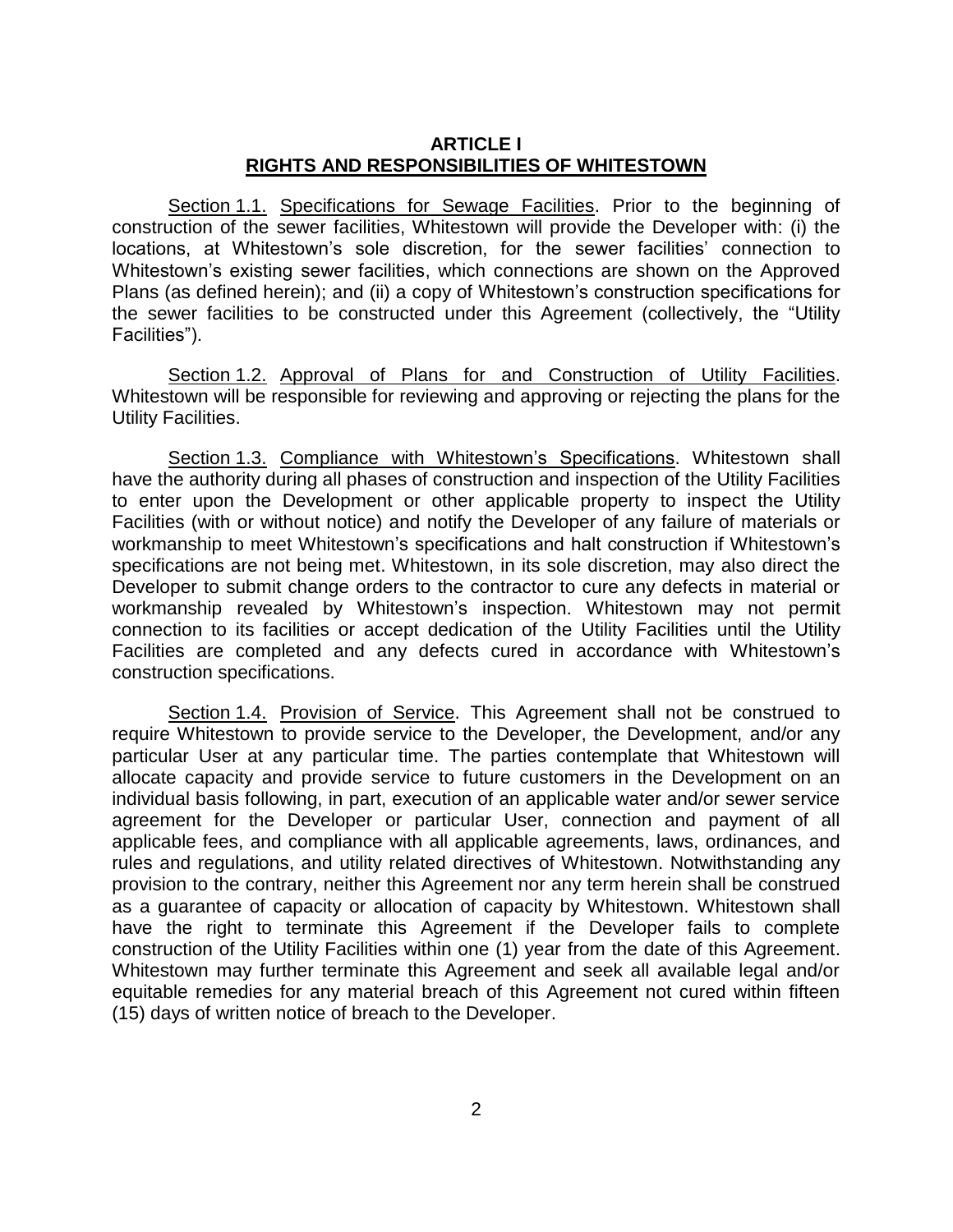Section 1.5. Rates and Charges. Whitestown will impose all of Whitestown's prevailing rates and charges, including, but not limited to, the following:

- a. Capacity fees;
- b. Tap fees;
- c. Regional improvement fees;
- d. Monthly user rates;
- e. Private hydrant fees, as applicable;
- f. Inspection and plan review fees;
- g. Subsequent connector fee(s), as applicable; and
- h. Any other fees that are subsequently enacted by ordinance.

Section 1.6. Maintenance of Utility Facilities. Whitestown will not be responsible for any portion or cost of the design, construction, or installation of any Utility Facilities, except for reimbursements to the Developer as specifically set forth in Section 2.2 below. Following dedication and acceptance of the Utility Facilities in Whitestown's sole discretion, Whitestown will maintain and operate the Utility Facilities (subject to Sections 2.7 and 2.8 below).

Section 1.7. Right to Enter the Development. Whitestown shall have the right to enter into the Development at all reasonable times to inspect, repair and/or replace any equipment used in connection with, or which has an impact on, Whitestown's sewer or water service. However, Whitestown does not, in any way, have or assume any obligation to maintain any facilities not owned by Whitestown.

Section 1.8. Whitestown's Liability. Absent gross negligence or intentional misconduct, Whitestown will not liable for any damage resulting from Whitestown's sewer and/or water service in and around the Development, including, without limitation, damage caused by events of force majeure. For purposes of this Agreement, an event of force majeure means a strike, vandalism, power failure, pipe failure or breakage, lockout, labor dispute, embargo, flood, earthquake, storm, dust storm, lightning, fire, epidemic, act of God or nature, war, national emergency, civil disturbance, riot, act of sabotage or terrorism, restraint by court order or order of another governmental authority, or any other unexpected or uncontrollable events. Whitestown also does not warrant fire flows, or that service will be uninterrupted. Whitestown shall further not be liable for any indirect, special, incidental, or consequential damages.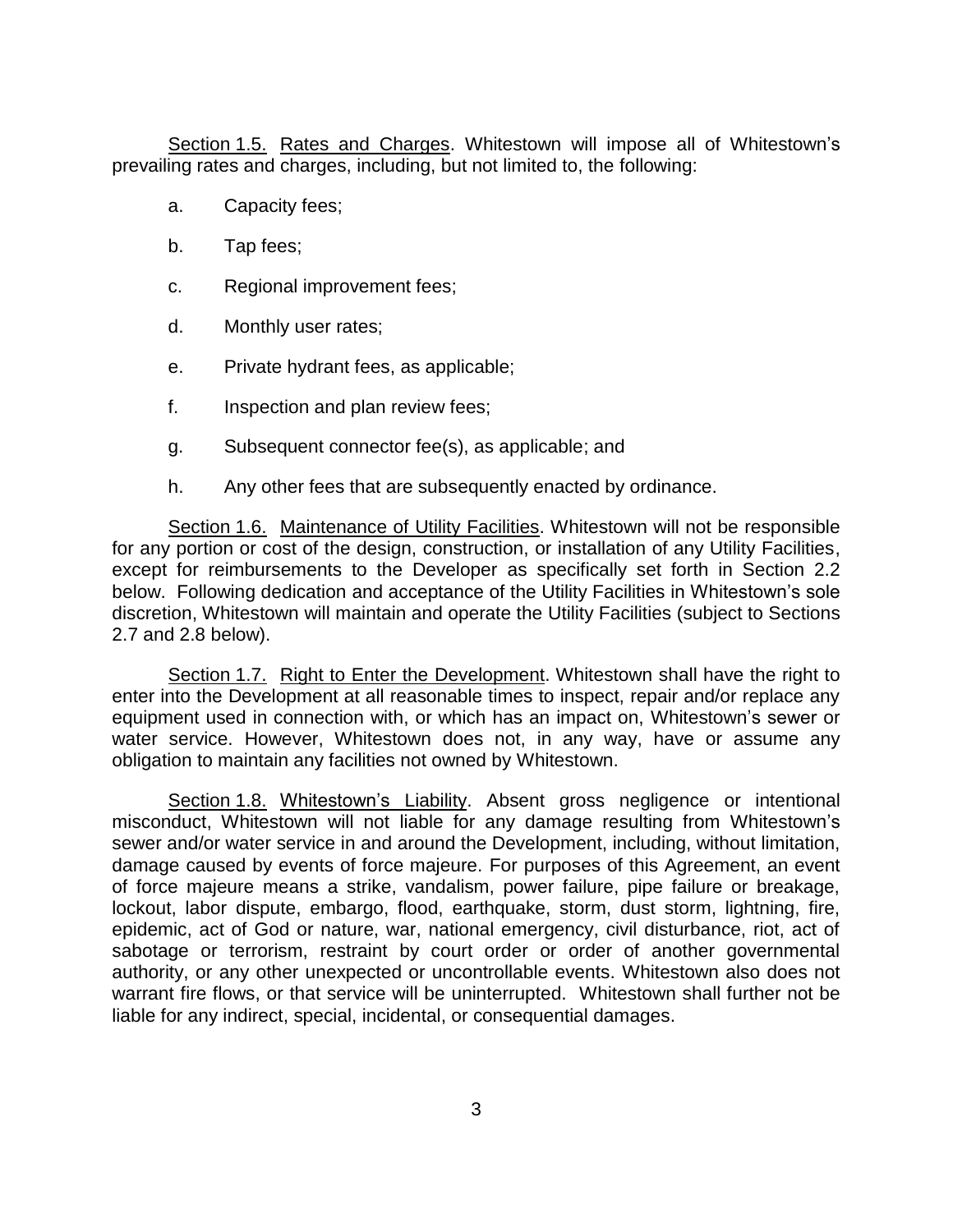Section 1.9. Recovery of Attorney Fees. Whitestown is entitled to recover its costs including, but not limited to, reasonable attorneys' fees and court costs in any action brought to enforce the terms of this Agreement.

#### **ARTICLE II RIGHTS AND RESPONSIBILITIES OF DEVELOPER**

Section 2.1. Cost of Installation and Facilities. The Developer shall be responsible for paying the cost of and installing the Utility Facilities and any and all other facilities in and around the Development that are necessary for the provision of sanitary sewer and/or water service to the Development, with Whitestown's only reimbursement obligation specifically set forth in Section 2.2 below. The Utility Facilities are generally anticipated to include the facilities set forth and depicted in Exhibit B attached hereto and incorporated herein. The Developer and/or any future owner/tenant shall further take any other measures Whitestown determines to be necessary to prevent excess strength effluent from entering into Whitestown's wastewater collection system.

Section 2.2. Whitestown Reimbursement. Following completion of construction of the Utility Facilities and acceptance of such Utility Facilities by Whitestown, Whitestown will reimburse the Developer for the Developer's actual verified cost of the "Town of Whitestown Portion" of the off-site sanitary sewer costs as set forth in Exhibit B (the "Town Reimbursement"). The Town Reimbursement shall not exceed a total amount of \$207,476 without written consent of the Whitestown Utility Superintendent prior to the Developer incurring any such additional costs.

Section 2.3. Payment of Rates and Charges. The Developer and/or any User or future owner/tenant shall be responsible for timely payment of Whitestown's prevailing rates, charges, and fees for monthly sewer and water service. All capacity is subject to Whitestown's approval and allocation. It is understood that, in the event Whitestown allocates capacity to the Developer or any User hereafter, or any User desires to connect structures to the Utility Facilities or Whitestown's other facilities, service will not commence or continue unless and until the Developer and/or User has entered into applicable agreement(s) for such service and paid the appropriate and then applicable tap charge, capacity fee, regional improvement fees, subsequent connector fees, and other applicable rates and charges (See also Section 1.4).

Section 2.4. Plans, Specifications, and Construction of Utility Facilities. Prior to initiating construction of the Utility Facilities, the Developer must provide to Whitestown and/or its engineer for review and approval or rejection the plans and specifications for the Utility Facilities. Once Whitestown and its engineer approves the plans for the proposed Utility Facilities, the Developer shall install the Utility Facilities in accordance with Whitestown's construction specifications and pay the cost of any extensions and/or modifications that are required to any existing Whitestown facilities. The Developer shall pay Whitestown's cost of reviewing the Developer's plans for the Utility Facilities,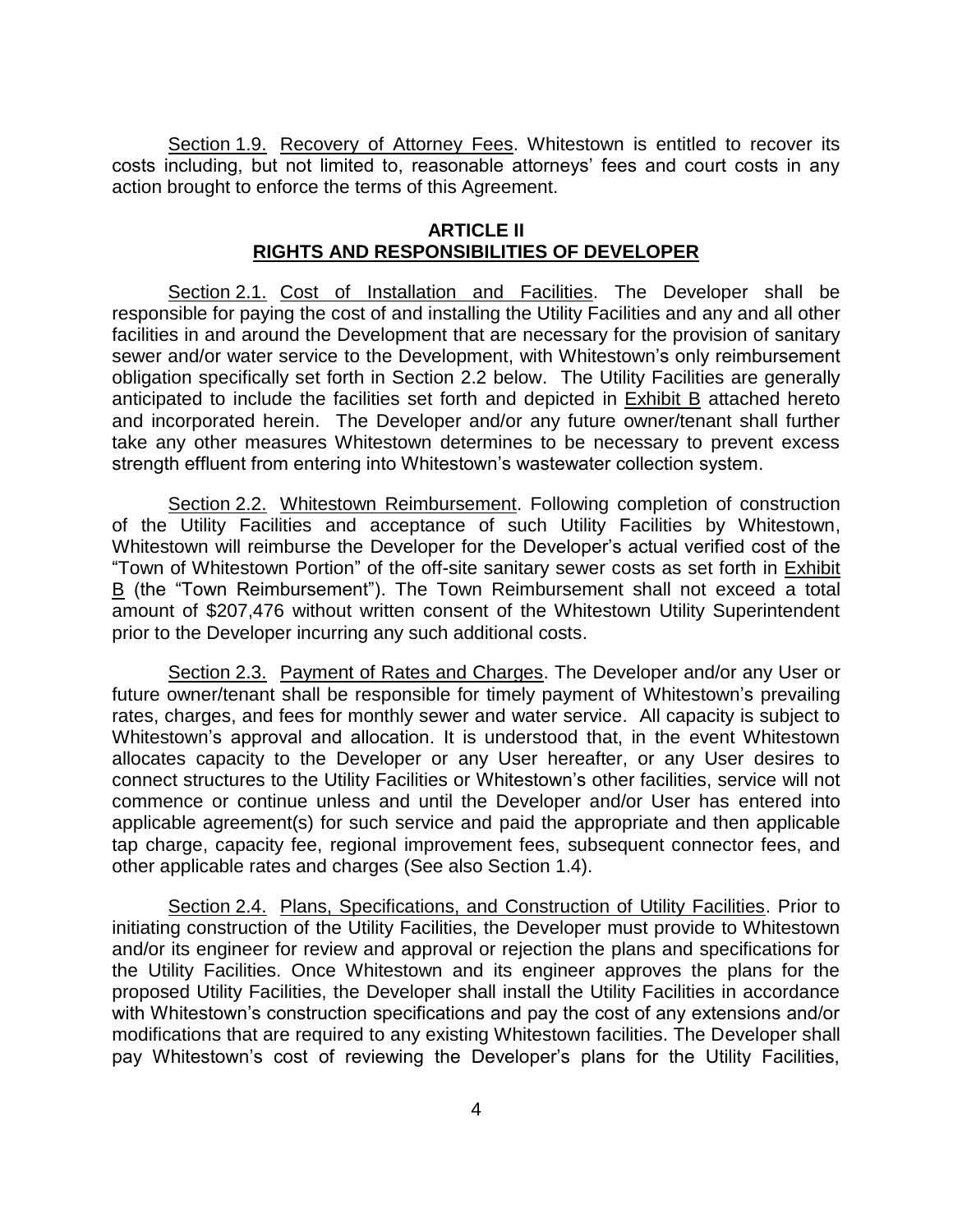inspecting the installation of the Utility Facilities, and performing the testing (as required in Section 2.6 below). The Developer will also be responsible for obtaining all deeds, easements, permits, approvals, and consents required for the construction of the Utility Facilities.

Section 2.5. Sampling and Flow Measuring Manholes. The Developer will install sampling and flow measuring manholes at locations that are easily accessible by Whitestown. Whitestown shall have access to the manholes to sample and measure the flow and usage of the Development.

Section 2.6. Testing and As-Built Drawings. Prior to backfilling Whitestown, or the Developer at Whitestown's direction, will test the Utility Facilities as required by Whitestown's construction standards and remedy any deficiencies as required by Whitestown or its engineer. Upon completion of the testing (and remediation of all deficiencies), the Developer will provide Whitestown with three (3) sets of as built drawings and a copy of the electronic CAD files at a scale of 1" = 100' showing the location of any Utility Facilities, including the taps.

Section 2.7. Dedication of Utility Facilities and Easements. The Developer agrees to dedicate the Utility Facilities, exclusive of any service laterals, to Whitestown after final inspection by Whitestown, interconnection of the Utility Facilities to Whitestown's facilities, and acceptance of the same in Whitestown's sole discretion. The dedication of the Utility Facilities shall occur by the execution of a Bill of Sale and Easement Dedication, the form of which is attached hereto as Exhibit C. The Developer shall also provide adequate and necessary deeds or easements for all Utility Facilities that are acceptable to Whitestown, and shall record all necessary documents in the Boone County Recorder's Office in Whitestown's name. The easements shall be substantially in the form attached hereto as **Exhibit D**, and the Developer shall provide Whitestown with copies of the final proposed easements for review and approval or rejection prior to initiating construction or recording the easements. The Developer shall ensure that all Utility Facilities are located within the easements provided to Whitestown (and not within the right-of-way, except for road crossings) and shall be responsible for indemnifying Whitestown and paying all costs associated with relocating Utility Facilities and/or easements in the event the Utility Facilities are not located within the easements.

In the event the Developer cannot acquire the requisite easements at a reasonable cost, Whitestown, through attorneys and consultants retained at Whitestown's sole discretion, will assist the Developer in acquiring the easements necessary or appropriate for the Utility Facilities, and the Developer shall pay all of Whitestown's costs associated with any assistance provided or condemnation action initiated, including the Whitestown's attorneys' fees, acquisition costs, court costs, and any damages awarded by the court.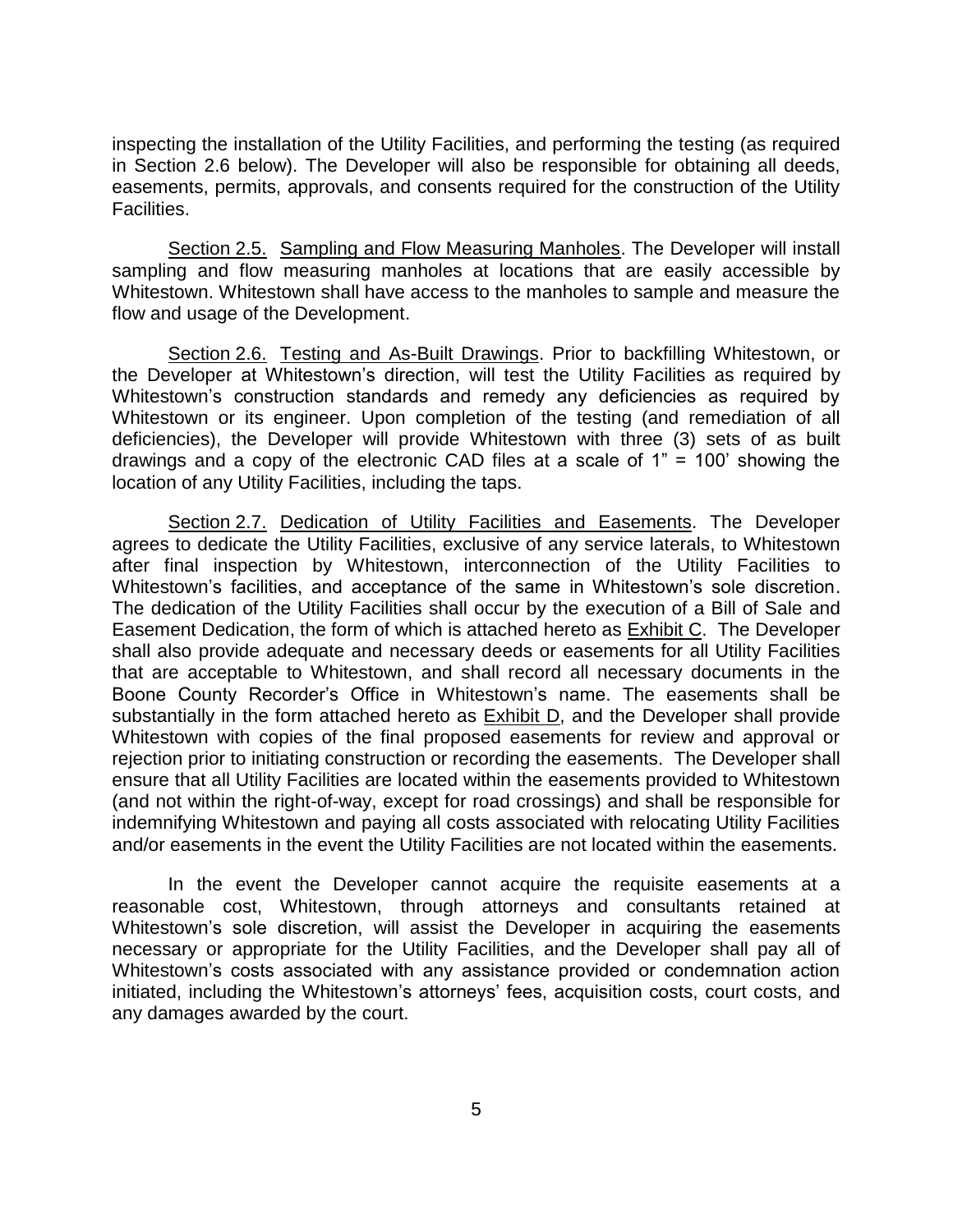The Developer shall convey the adequate land on which any lift station or similar improvement is located, including such lift station or improvement (collectively, the "Property") to Whitestown by Warranty Deed free of any liens or encumbrances. If the Property is not accessible from a right-of-way, Developer shall provide or obtain all necessary easements to allow Whitestown to access the Property. If in Whitestown's sole discretion, conveyance of the Property by Deed is impossible or unreasonably impractical, then Developer shall provide an easement providing Whitestown with sole and exclusive access to the Property, using a form of Easement provided by Whitestown for such purpose.

Section 2.8. Bond for Utility Facilities. Prior to dedication of the Utility Facilities, the Developer must provide a three (3) year material and labor warranty in an amount equal to twenty percent (20%) of the total cost of the Utility Facilities with a surety and terms that are acceptable to Whitestown. To the extent any repairs are not covered by the surety, the Developer shall be responsible for any expense of repair, replacement and/or maintenance that occurs either prior to acceptance of the Utility Facilities by Whitestown or within the three (3) year warranty period.

Section 2.9. Release and Waiver as to Town's Rates and Charges. The Developer hereby releases any right it may have to refuse or remonstrate against future customers and waives any opposition to Whitestown's current rates, charges, or fees.

Section 2.10. Indemnification of Town. Prior to beginning construction of the Utility Facilities, the Developer must provide Whitestown with certification that Whitestown is an additional named insured on a policy insuring Whitestown against any and all claims for personal injury or property damage resulting from construction of the Utility Facilities. The Developer shall further defend and hold harmless Whitestown against any and all such claims and indemnify Whitestown for all reasonable costs, including but not limited to attorneys' fees, incurred by Whitestown as a result of any and all such claims.

Section 2.11. Use of Whitestown's System. The Developer agrees to obtain sanitary sewer and water service only from Whitestown; however, the Developer will refrain from discharging or using Whitestown's systems in any way which inhibits Whitestown from providing service or causes damage to Whitestown's facilities. In using Whitestown's system, the Developer agrees to abide by Whitestown's current Sewer or Water Use Policies or as the same may be revised. The Developer is prohibited from working on or altering Whitestown's facilities and the Developer will not permit or allow the unauthorized connection or extension of Utility Facilities or any part of Whitestown's system.

Section 2.12. Additional Easements. The Developer (and his successors and assigns) agrees to provide additional water and/or sanitary sewer easements (in, over and across the Development) without additional compensation, in a form acceptable to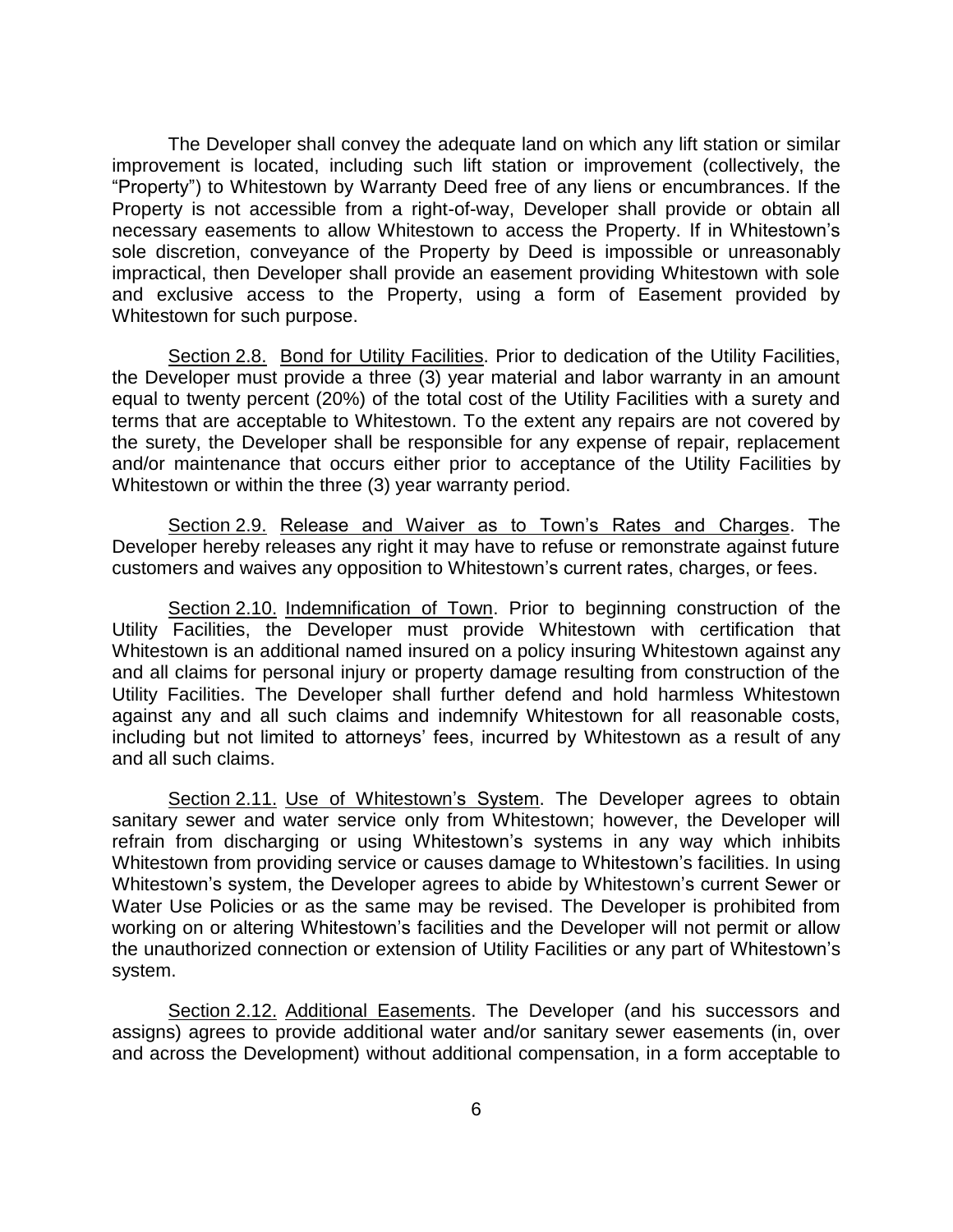Whitestown, to facilitate the provision of sewer and water service to future users in and around the Development. The exact location of the easements will be determined at a future date by the parties so as to minimally impact the reasonable use and/or anticipated development of the Development.

Section 2.13. Waiver of Annexation. In exchange for the benefits bestowed upon the Development by the provisions hereunder, the Developer hereby releases and waives all rights to remonstrate against any annexation(s) by Whitestown.

### **ARTICLE III MISCELLANEOUS**

Section 3.1. Legal Description for Development. The legal description attached hereto as Exhibit A and incorporated herein by reference is a true and accurate legal description of the Development.

Section 3.2. Binding on Successors and Assigns. The parties agree that Whitestown's service touches and concerns the land and this Agreement shall be binding upon and inure to the benefit of the parties hereto, as well as their successors and assigns.

Section 3.3. This Agreement sets forth the entire agreement between the parties hereto, and fully supersedes any prior agreements or understandings between the parties pertaining to the subject matter hereof.

Section 3.4. Amendment and Waiver. Neither this Agreement, nor any term hereof, may be changed, modified, altered, waived, discharged, or terminated, except by written instrument. Failure to insist upon strict adherence to any term of this Agreement shall not be considered a waiver or deprive that party of the right thereafter to insist upon strict adherence to that term or any other term of this Agreement.

Section 3.5. Counterparts. This Agreement may be executed in counterparts, including facsimile or photocopy counterparts, each of which shall be deemed an original, but all of which taken together shall constitute a single document.

Section 3.6. Recordation. Whitestown may record this Agreement at Whitestown's cost.

Section 3.7. Authority of Parties. Each party and signatory hereto has the authority to enter into this Agreement and at all times has full authority to perform this Agreement. No further approval or consent by any other person or authority is required.

Section 3.8. Captions. The captions to this Agreement are for convenience of reference only and shall not be given any effect in the interpretation of this Agreement.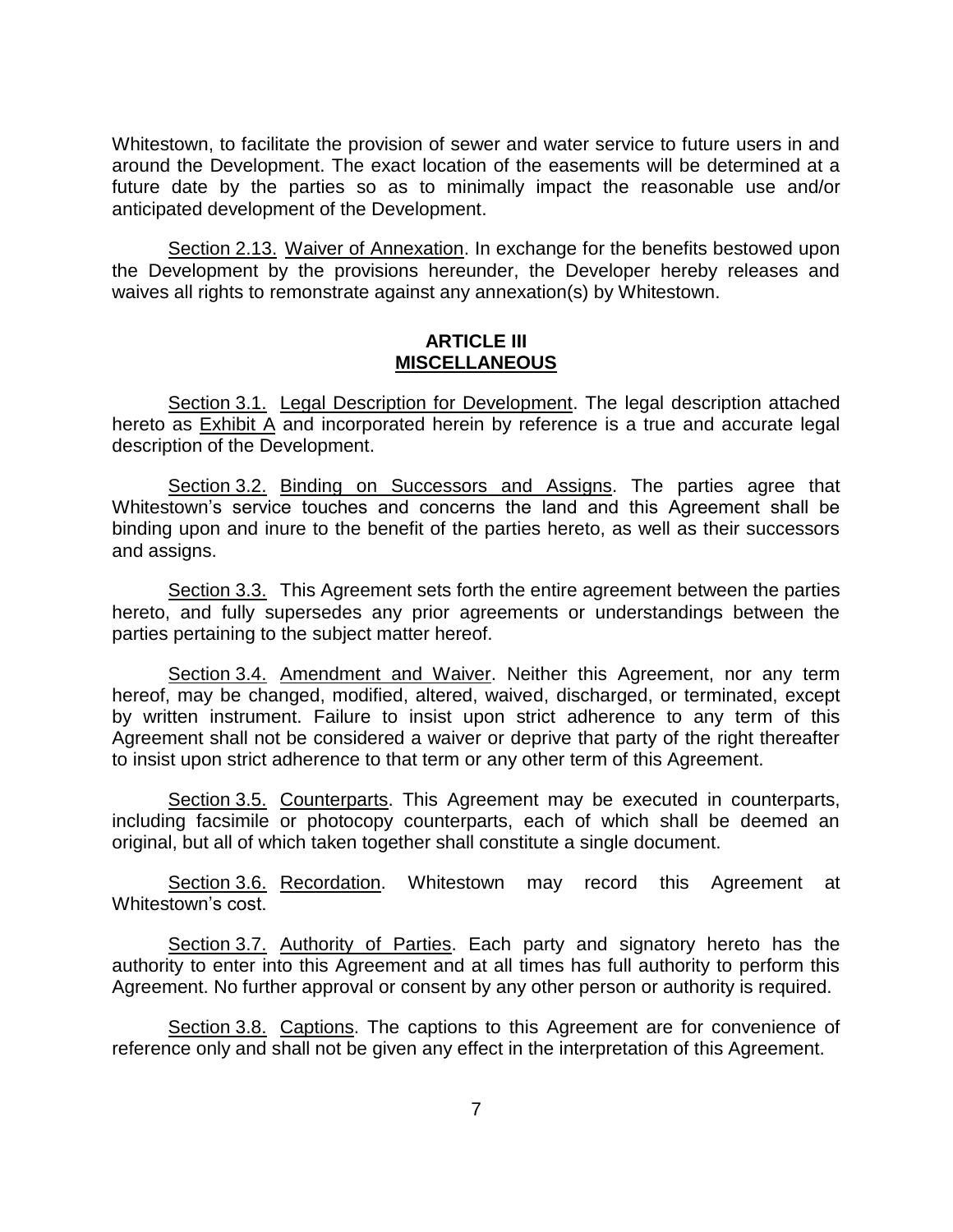Section 3.9. Notices. All notices, consents and other communications (collectively, "Notices") shall be given to Whitestown or the Developer in writing to the addresses set forth below:

| Whitestown:   | <b>Whitestown Municipal Utilities</b><br><b>Whitestown Municipal Complex</b><br>6210 Veterans Dr.<br>Whitestown, IN 46075<br><b>Attn: Utility Manager</b> |
|---------------|-----------------------------------------------------------------------------------------------------------------------------------------------------------|
| With Copy To: | Bose McKinney & Evans LLP<br>111 Monument Circle, Ste. 2700<br>Indianapolis, IN 46204<br>Attn: Stephen C. Unger                                           |
| Developer:    | <b>Braun Property Development, LLC</b><br>8099 Hunt Club Road<br>Zionsville, IN 46077-9340<br>Attn: Adam Braun, President<br>abraun@braunbpd.com          |

Either party may change its address for Notices by giving written notice to the other party in accordance with this provision.

Section 3.10. Severability. If any provision of this Agreement is found by a court of competent jurisdiction to be illegal, invalid or unenforceable, the remaining terms hereof will not be affected, and in lieu of each provision that is found to be illegal, invalid or unenforceable, a provision will be added as part of this Agreement that is as similar to the illegal, invalid or unenforceable provision as may be possible and be legal, valid and enforceable.

Section 3.11. Governing Law. This Agreement shall be governed by and construed under the laws of the State of Indiana.

**[The remainder of this page intentionally left blank]**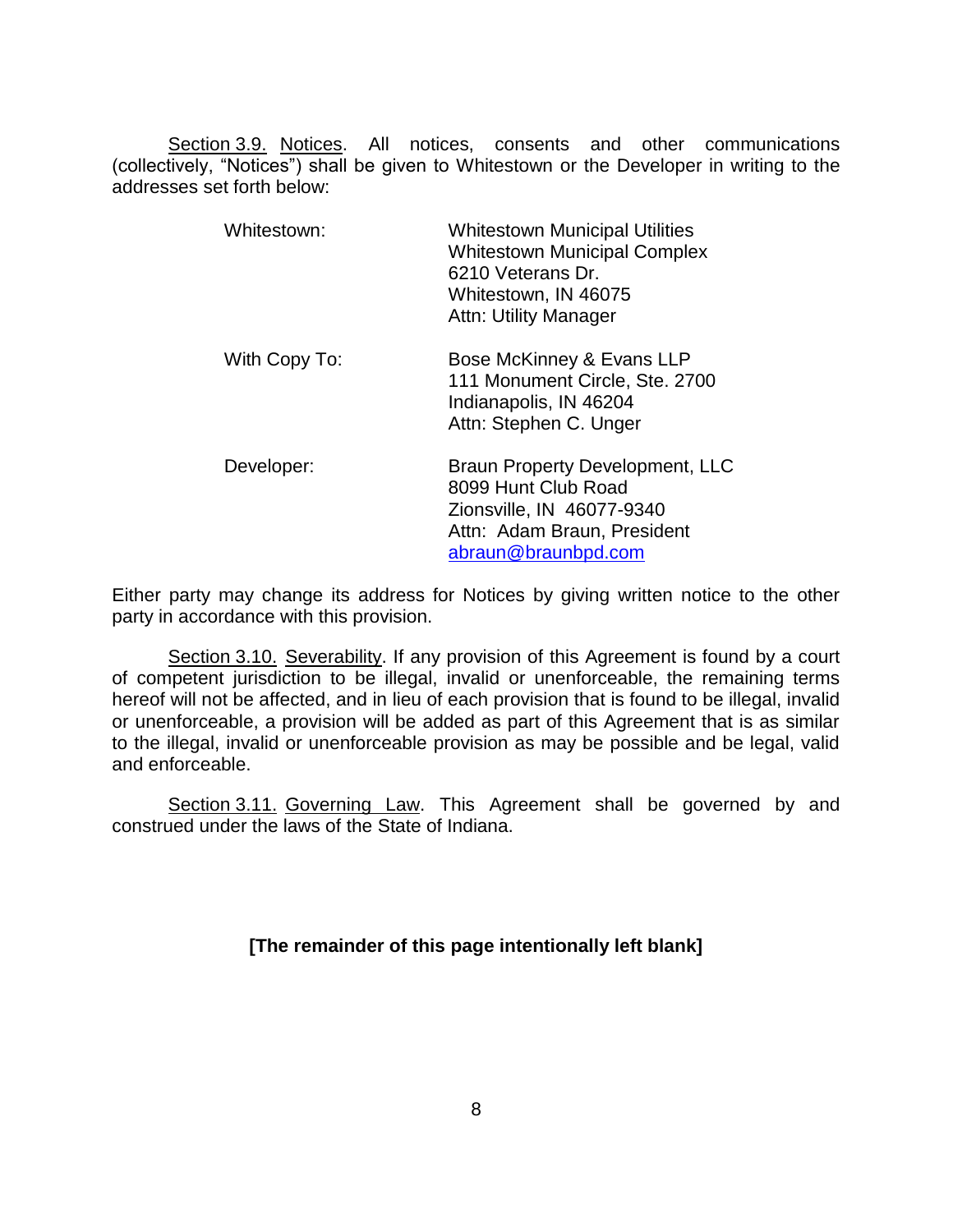WHITESTOWN MUNICIPAL UTILITIES

Danny Powers, Manager

STATE OF INDIANA )SS:

COUNTY OF BOONE

Before me, a Notary Public in and for said County and State, personally appeared Danny Powers, by me known to be the Manager of Whitestown Municipal Utilities, who acknowledged the execution of the foregoing "Special Sanitary Sewer Off-Site Facilities Agreement" on behalf of said entity.

WITNESS my hand and Notarial Seal this \_\_\_\_\_\_\_ day of \_\_\_\_\_\_\_\_\_\_\_, 2021.

\_\_\_\_\_\_\_\_\_\_\_\_\_\_\_\_\_\_\_\_\_\_\_\_\_\_\_\_\_ Notary Public

\_\_\_\_\_\_\_\_\_\_\_\_\_\_\_\_\_\_\_\_\_\_\_\_\_\_\_\_\_ (Printed Signature)

My Commission Expires: \_\_\_\_\_\_\_\_\_\_\_\_\_\_\_\_\_\_\_\_\_

My County of Residence: \_\_\_\_\_\_\_\_\_\_\_\_\_\_\_\_\_\_\_\_\_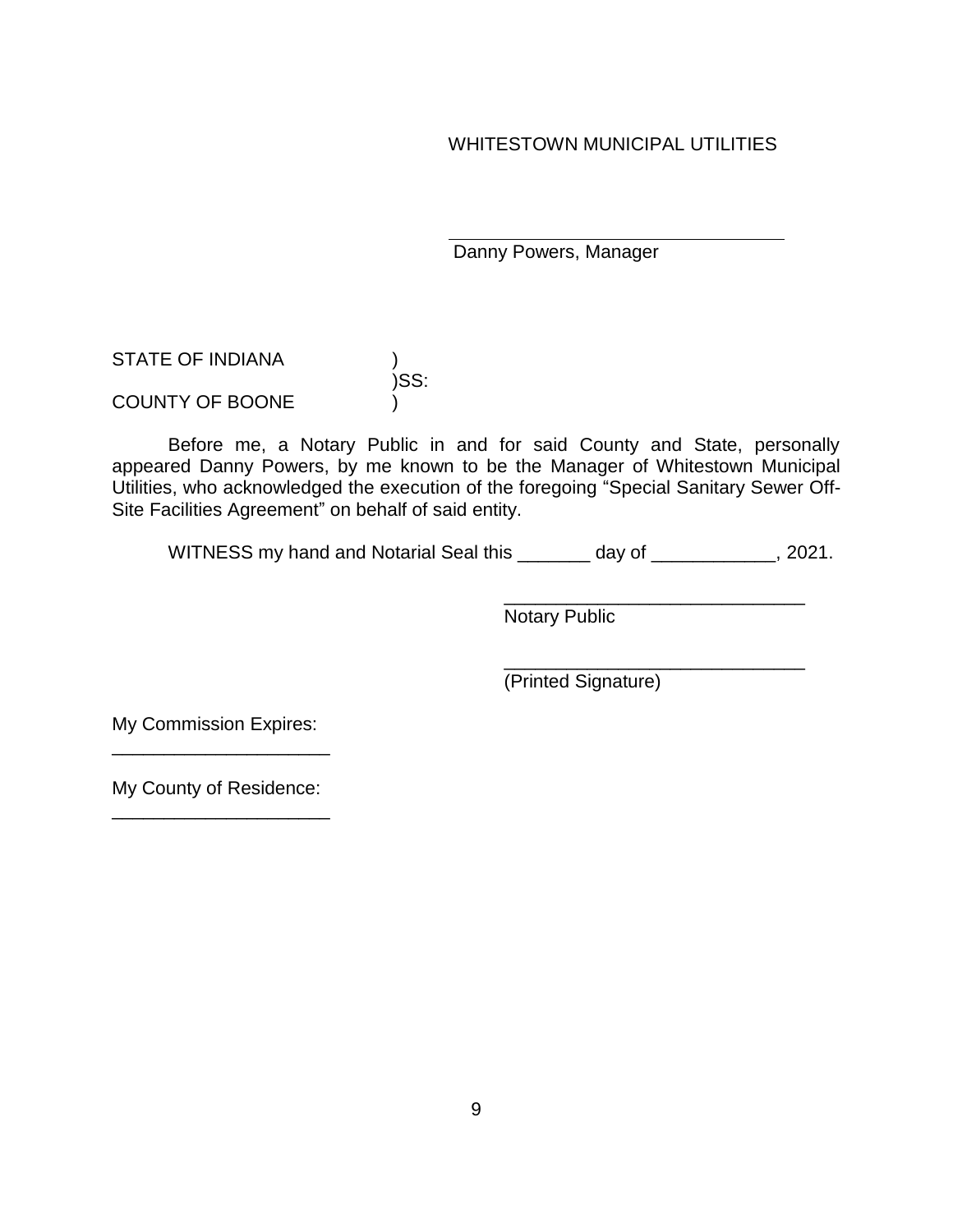# BRAUN PROPERTY DEVELOPMENT, LLC

By: Printed:\_\_\_\_\_\_\_\_\_\_\_\_\_\_\_\_\_\_\_\_\_\_\_\_\_\_ Its: STATE OF INDIANA )SS: COUNTY OF

Before me, a Notary Public in and for said County and State, personally appeared \_\_\_\_\_\_\_\_\_\_\_\_\_\_\_\_\_\_\_\_\_, by me known to be the \_\_\_\_\_\_\_\_\_\_\_\_\_\_\_\_\_\_\_\_\_\_\_\_\_ of Braun Property Development, LLC, who acknowledged the execution of the foregoing "Special Sanitary Sewer Off-Site Facilities Agreement" on behalf of said entity.

WITNESS my hand and Notarial Seal this \_\_\_\_\_\_\_\_ day of \_\_\_\_\_\_\_\_\_, 2021.

\_\_\_\_\_\_\_\_\_\_\_\_\_\_\_\_\_\_\_\_\_\_\_\_\_\_\_\_\_ Notary Public

\_\_\_\_\_\_\_\_\_\_\_\_\_\_\_\_\_\_\_\_\_\_\_\_\_\_\_\_\_ (Printed Signature)

My Commission Expires: \_\_\_\_\_\_\_\_\_\_\_\_\_\_\_\_\_\_\_\_\_

My County of Residence: \_\_\_\_\_\_\_\_\_\_\_\_\_\_\_\_\_\_\_\_\_

This instrument prepared by Stephen C. Unger, Attorney at Law, Bose McKinney & Evans LLP, 111 Monument Circle, Suite 2700, Indianapolis, Indiana 46204.

I affirm, under the penalties for perjury, that I have taken reasonable care to redact each and every Social Security number in this document, unless it is required by law. Stephen C. Unger

4033990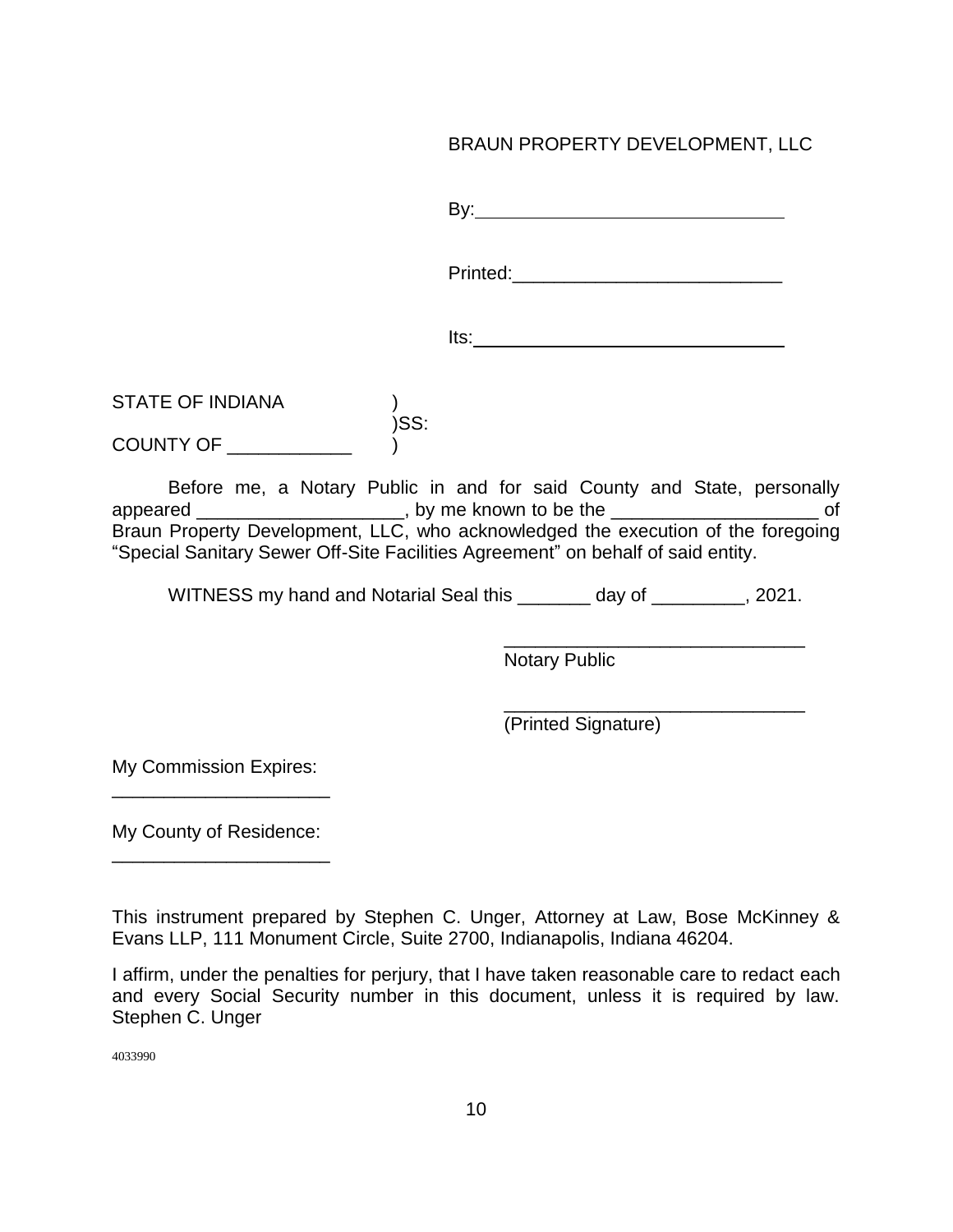#### **Exhibit A** Development

Jackson Run Sec. 1

A PART OF THE NORTHEAST AND SOUTHEAST QUARTERS OF SECTION 18, TOWNSHIP 18 NORTH, RANGE 2 EAST OF THE SECOND PRINCIPAL MERIDIAN, WORTH TOWNSHIP, BOONE COUNTY INDIANA, BEING MORE PARTICULARLY DESCRIBED AS FOLLOWS: BEGINNING AT A MAG NAIL FOUND AND MARKING THE NORTHEAST CORNER OF THE SOUTHEAST QUARTER OF SAID SECTION 18; THENCE SOUTH 00 DEGREES 28 MINUTES 11 SECONDS EAST ON AND ALONG THE EAST LINE OF SAID HALF QUARTER SECTION 584.00 FEET TO THE NORTHEAST CORNER OF INSTRUMENT # 200700002816; THENCE SOUTH 88 DEGREES 29 MINUTES 48 SECONDS WEST ON AND ALONG SAID NORTH LINE OF SAID RECORDED DEED 265.00 FEET; THENCE SOUTH 00 DEGREES 28 MINUTES 11 SECONDS EAST PARALLEL WITH THE SAID EAST LINE 301.67 FEET; THENCE NORTH 57 DEGREES 20 MINUTES 41 SECONDS WEST 1,260.44 FEET; THENCE NORTH 00 DEGREES 31 MINUTES 10 SECONDS WEST 179.90 FEET; THENCE NORTH 88 DEGREES 22 MINUTES 16 SECONDS EAST 35.00 FEET; THENCE NORTH 55 DEGREES 30 MINUTES 08 SECONDS WEST 503.45 FEET; THENCE NORTH 00 DEGREES 33 MINUTES 26 SECONDS WEST 322.43 FEET TO THE SOUTH LINE OF ALLENS ACRES SUBDIVISION, THE PLAT OF WHICH IS RECORDED IN BOOK 4, PAGE 163 IN THE OFFICE OF THE RECORDER OF BOONE COUNTY; THENCE NORTH 88 DEGREES 28 MINUTES 19 SECONDS EAST ALONG THE SOUTH LINE OF SAID PLAT 447.19 FEET TO THE WEST LINE OF THE EAST HALF OF SAID NORTHEAST QUARTER OF SECTION 18; THENCE SOUTH 00 DEGREES 33 MINUTES 20 SECONDS EAST ALONG SAID WEST LINE 64.49 FEET; THENCE SOUTH 45 DEGREES 30 MINUTES 50 SECONDS EAST 141.52 FEET; THENCE 89 DEGREES 31 MINUTES 39 SECONDS EAST 135.02 FEET; THENCE NORTH 81 DEGREES 55 MINUTES 56 SECONDS EAST 75.66 FEET; THENCE NORTH 89 DEGREES 31 MINUTES 39 SECONDS EAST 291.37 FEET; THENCE SOUTH 00 DEGREES 28 MINUTES 09 SECONDS EAST 170.96 FEET; THENCE NORTH 89 DEGREES 31 MINUTES 44 SECONDS EAST 200.00 FEET; THENCE NORTH 88 DEGREES 22 MINUTES 13 SECONDS EAST 470.10 FEET; THENCE NORTH 89 DEGREES 31 MINUTES 44 SECONDS EAST 50.00 FEET TO THE EAST LINE OF SAID NORTHEAST QUARTER; THENCE SOUTH 00 DEGREES 28 MINUTES 16 SECONDS EAST ALONG SAID EAST LINE 275.86 FEET TO THE POINT OF BEGINNING; CONTAINING 32.30 ACRES, MORE OR LESS.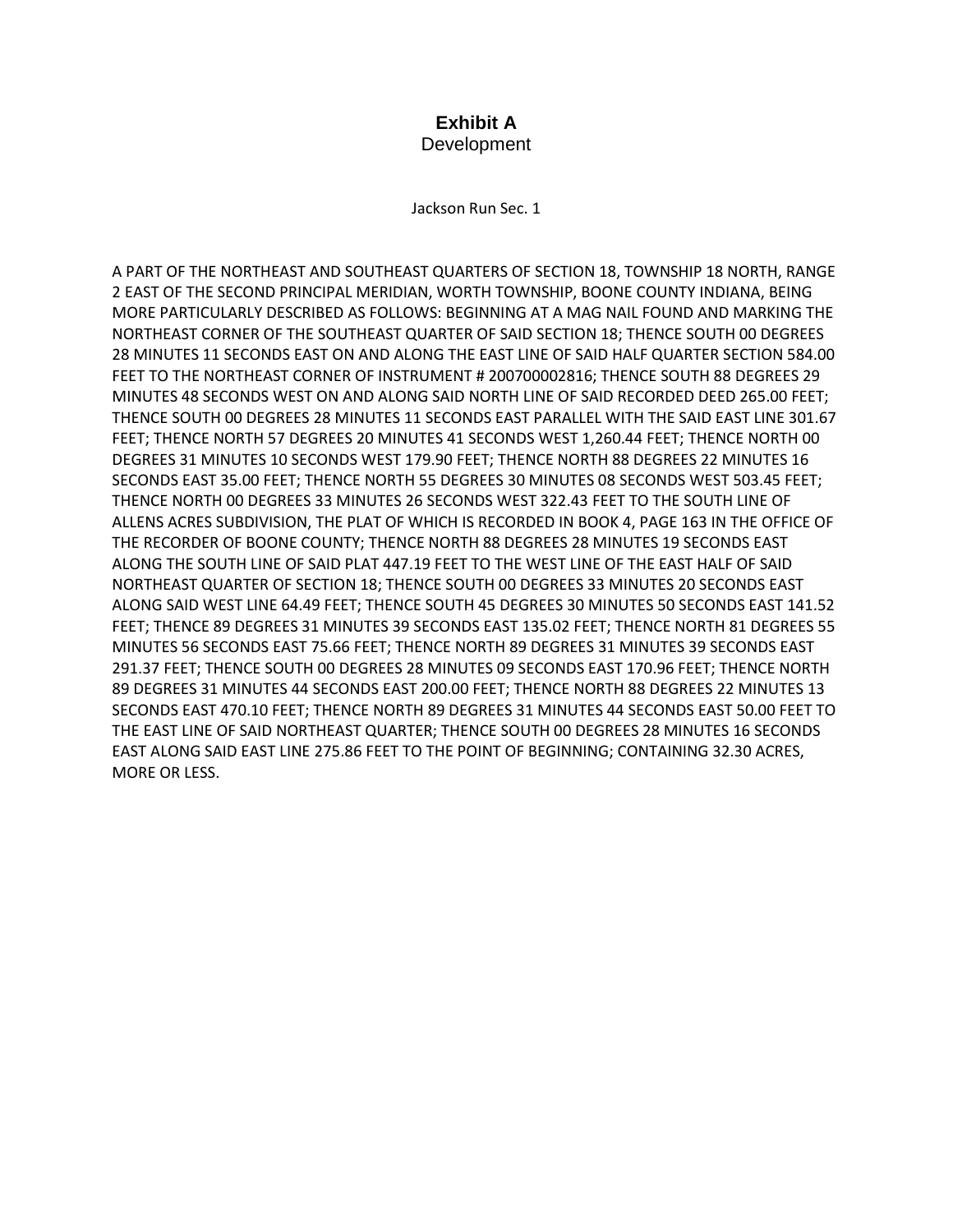## **Exhibit B** Off-site Sewer Costs

|                                             |        |                                                                |                         | Jackson Run Sanitary Sewer Upzise Cost Table |                            |                                                    |               |                              |                 |
|---------------------------------------------|--------|----------------------------------------------------------------|-------------------------|----------------------------------------------|----------------------------|----------------------------------------------------|---------------|------------------------------|-----------------|
| Sewer Main Color Sewer Main<br>From Exhibit |        | Needed Pipe Size Needed Pipe<br>Length in Feet   Or Structures | Cost Per Foot   Manhole | Needed Pipe Cost Required<br>Per Foot/Perm   | <b>Upsize Pipe</b><br>Size | Upsize Cost   Total Upsize<br>Required<br>Per Foot | Cost          |                              | Utility Portion |
| Manholes                                    |        | $\frac{8}{1}$                                                  | \$5,216.11              | \$93,890.00 N/A                              |                            | $\frac{4}{2}$                                      |               | \$0.00                       | \$0.00          |
|                                             | 18278" |                                                                | \$87.00                 | \$158,949.00 N/A                             |                            | $\frac{4}{2}$                                      |               | \$0.00                       | \$0.00          |
| Purple                                      | 613 8" |                                                                | \$87.00                 | \$53,331.00 24"                              |                            | 159.00                                             | $\frac{3}{2}$ | 97,467.00 \$                 | 44,136.00       |
| <b>Red</b>                                  | 754 8" |                                                                | \$87.00                 | \$65,598.00 24"                              |                            |                                                    |               | 159.00   \$ 119,886.00   \$  | 54,288.00       |
| Blue                                        |        | 808 Not Needed                                                 |                         | \$0.00 18"                                   |                            |                                                    | $121.00$ $5$  | 97,768.00 \$                 | 97,768.00       |
| Green                                       | 868 8" |                                                                | \$87.00                 | \$75,516.00 12"                              |                            |                                                    |               |                              | 11,284.00       |
|                                             |        | Required Cost                                                  |                         | \$447,284.00                                 |                            |                                                    |               | Total Upsize Utility Costi S | 207,476.00      |
|                                             |        |                                                                |                         |                                              |                            | <b>Total Sanitary Project Cost</b>                 |               |                              | 5654,760.00     |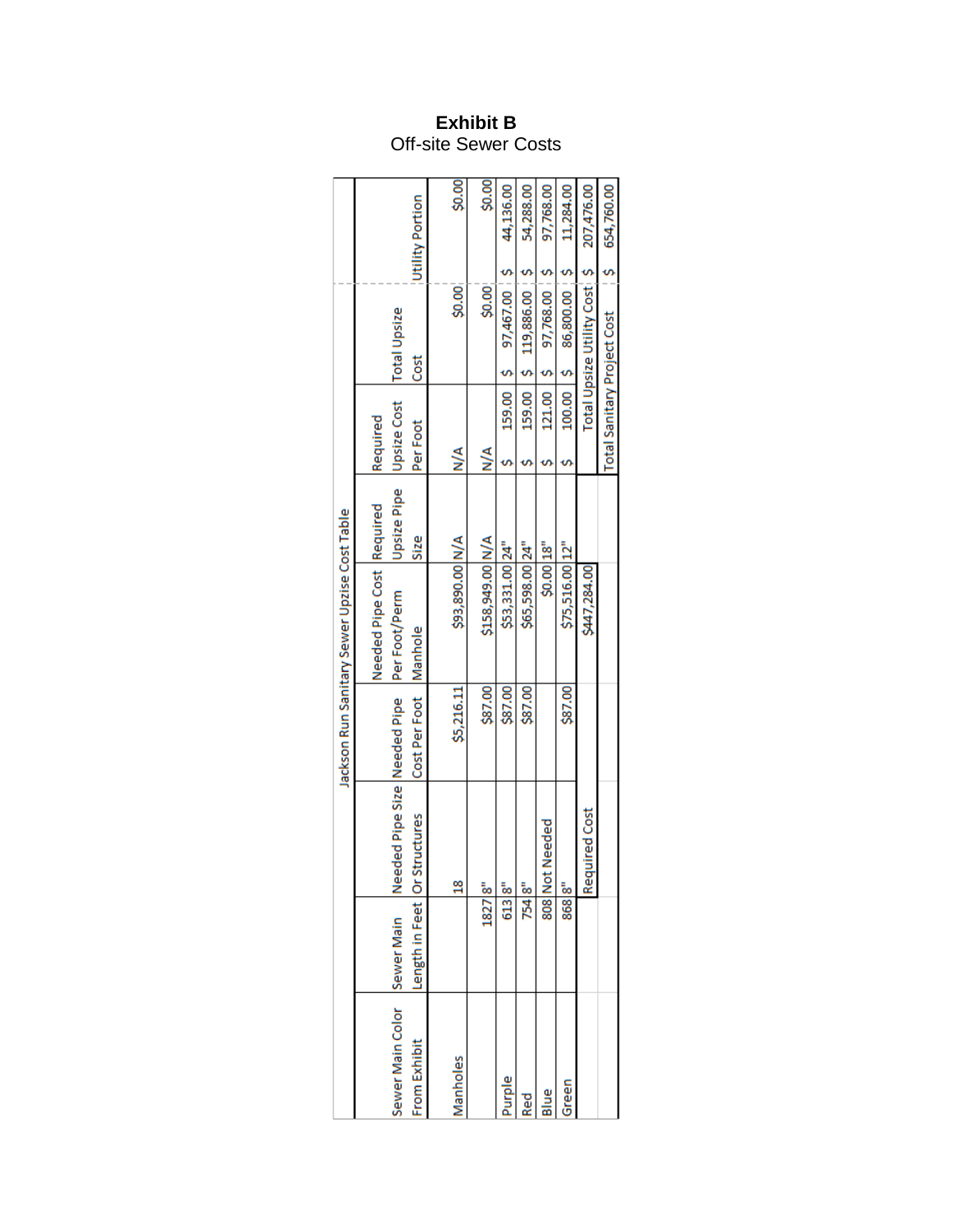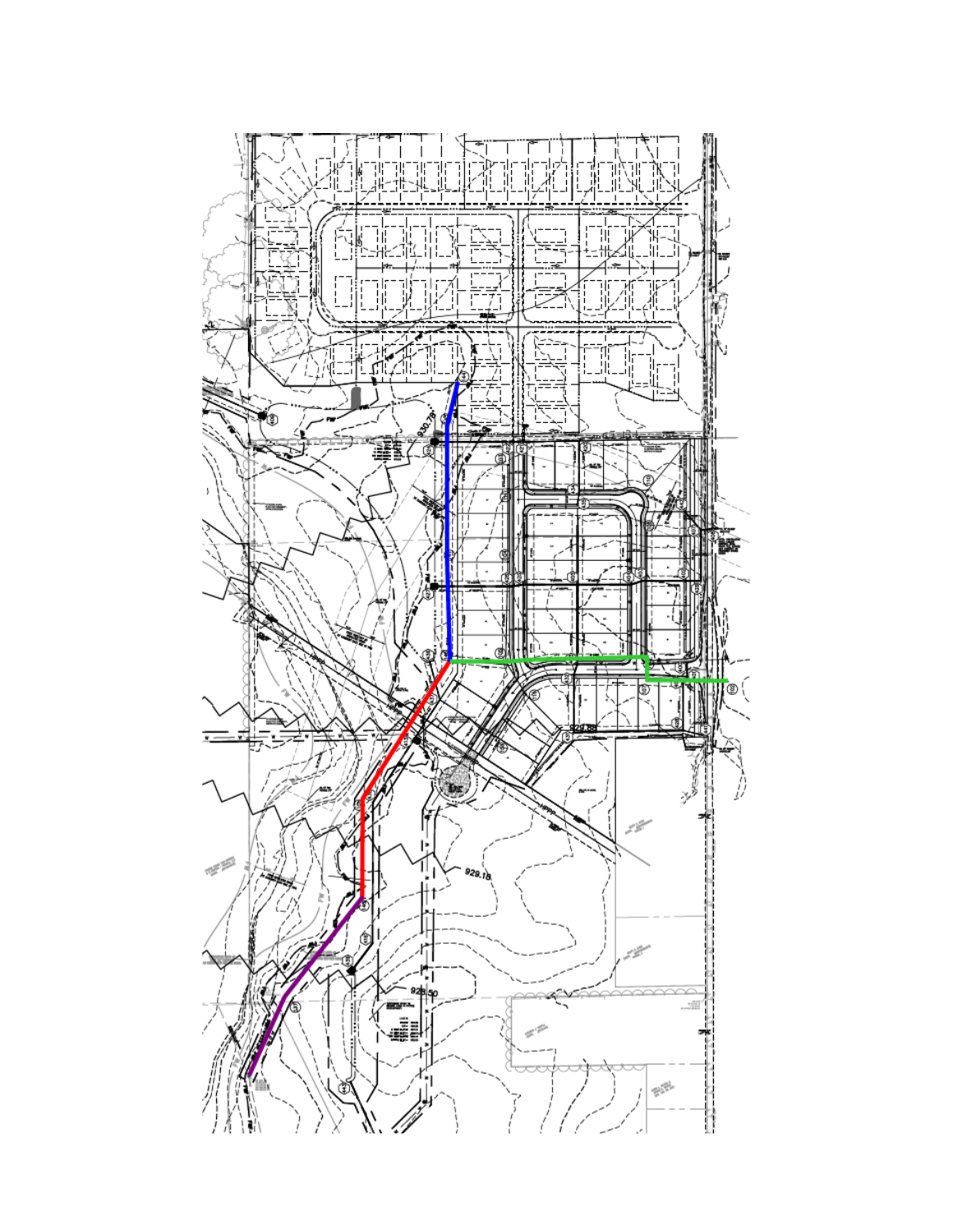### **Exhibit C** Form Bill of Sale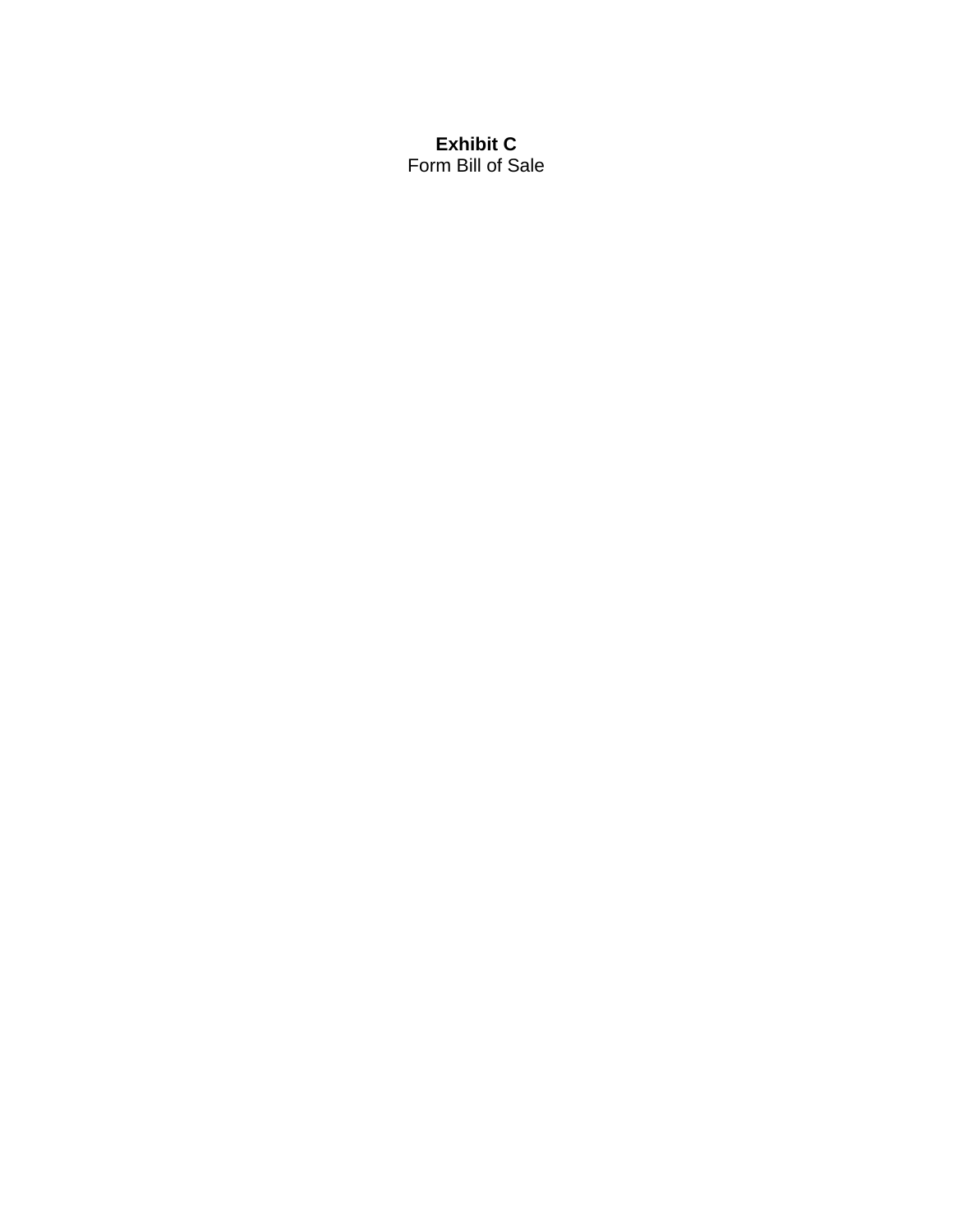Deed Cross-Reference: \_\_\_\_\_\_\_\_\_\_\_\_\_\_\_\_\_\_\_\_\_\_\_\_\_\_\_\_\_

## **BILL OF SALE AND EASEMENT DEDICATION**

**\_\_\_\_\_\_\_\_\_\_\_\_\_\_\_\_\_\_\_\_\_\_\_\_\_\_\_\_\_\_\_\_\_\_**

THIS BILL OF SALE AND EASEMENT DEDICATION (the "Bill of Sale") is executed and delivered as of the  $\_\_\_\$  day of  $\_\_\_\_\_\_\_\_\$ , 20, by  $\_\_\_\_\$ ("Developer") to and in favor of the TOWN OF WHITESTOWN ("Town").

#### **RECITALS**:

A. Developer is the owner of and/or controls certain real property located in Boone County, Indiana, that is more particularly described on Exhibit 1 attached hereto and incorporated herein by reference (the "Property").

B. Developer and Town entered into a Special Sanitary Sewer Facilities Agreement dated \_\_\_\_\_\_\_\_\_\_\_\_\_\_ \_\_\_, \_\_\_\_\_\_ (the "Agreement").

C. In order to receive service for the Property, Developer agreed in the Agreement to extend the Town's sewage collection facilities ("Utility Facilities") to the Property.

D. As part of the Agreement, Developer also agreed to dedicate the Utility Facilities to the Town upon their completion and satisfactory inspection by the Town.

E. Developer now desires to dedicate and transfer the Utility Facilities to the Town.

NOW, THEREFORE, for Ten and No/100 Dollars (\$10.00) paid Developer by Town and other good and valuable consideration, the receipt and sufficiency of which is hereby acknowledged, Developer agrees as follows:

- 1. Defined Terms. All capitalized terms used but not defined in this Bill of Sale, shall have the meaning ascribed in the Agreement.
- 2. Transfers. Developer hereby sells, transfers, and conveys the Utility Facilities to the Town and its successors and assigns. Developer represents and warrants to the Town that: (i) it has the right, power, and authority to transfer the Utility Facilities to the Town, without obtaining the consent of any third party whose consent has not been obtained and written evidence thereof furnished to the Town; (ii) the Utility Facilities are free of all liens and encumbrances of any nature whatsoever; and (iii) Developer has received all necessary permits and approvals for the Utility Facilities, and such permits and approvals are final and no longer subject to appeal.
- 3. Easements. To the extent that the Utility Facilities are not located within the Easements dedicated to the Town as required by the Agreement, Developer hereby gives, grants, warrants, and conveys to the Town, its successors and assigns, a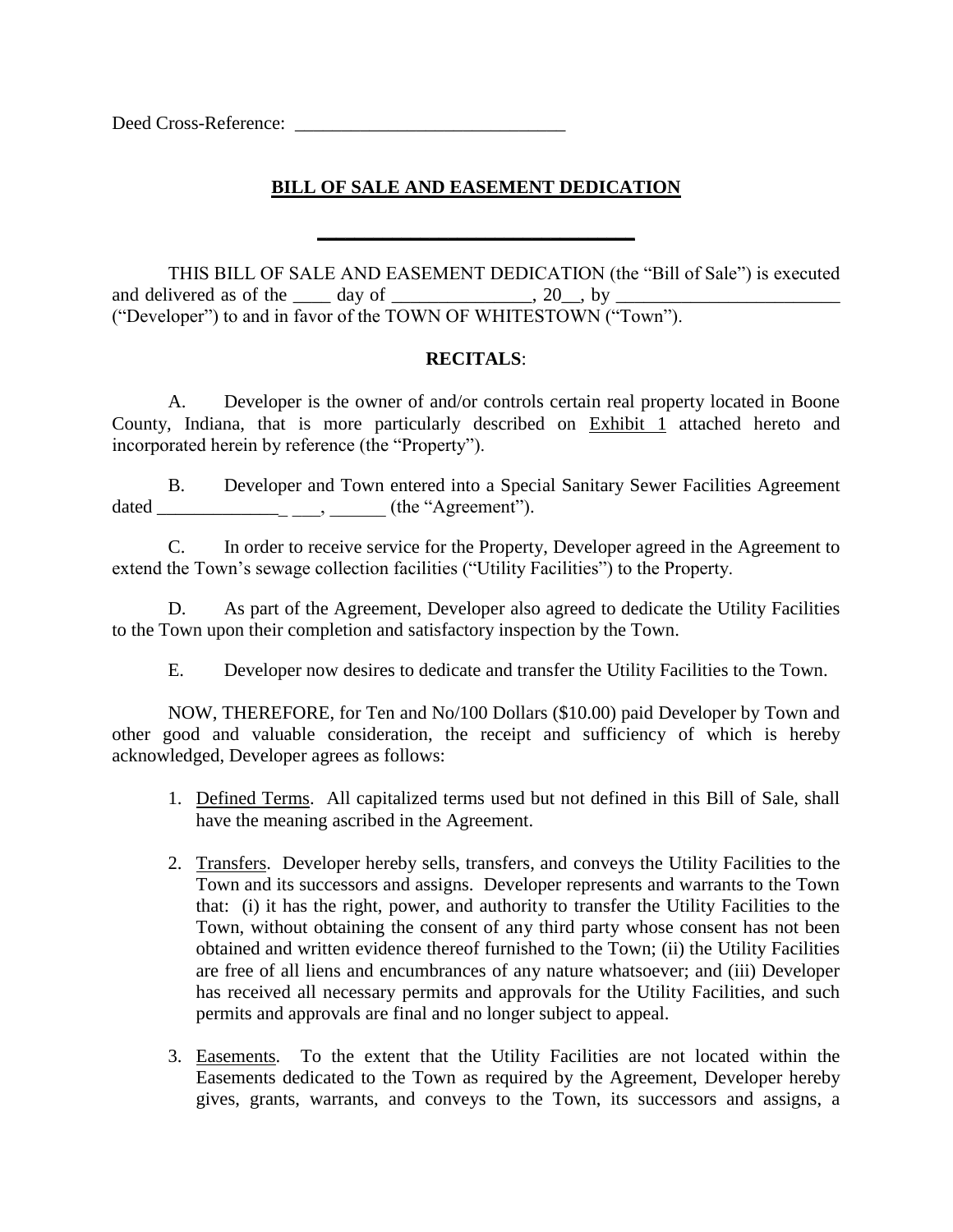permanent easement lying 7 ½ feet along either side of the Utility Facilities (i.e., for a total of 15 feet) to construct, operate, inspect, maintain, and remove mains, ducts, or other related utility structures that are part of the Utility Facilities ("Easement Grant"). The Easement Grant shall include the right of the Town, its employees, agents, and contractors to ingress and egress over the Property to accomplish the purposes set forth herein. Developer further represents and warrants to the Town that it has the right and necessary authorization to enter into this Easement Grant, and that there are no encumbrances, liens, contracts, or options of any kind or character upon the Property which would prevent Developer from granting, warranting, and conveying to the Town this Easement Grant.

- 4. Further Representations and Warranties. Developer hereby represents and warrants to the Town that the Town hereby has and will have the necessary access to operate, maintain, replace, and/or expand the Utility Facilities. To the extent necessary, Developer agrees to execute whatever documents necessary to ensure that the Town has the requisite access to operate and maintain the Utility Facilities. The certified original cost of the Utility Facilities to be dedicated to the Town under this Bill of Sale is \_\_\_\_\_\_\_\_\_\_\_\_\_\_\_\_\_\_\_\_\_\_\_\_\_ (\$\_\_\_\_\_\_\_\_\_\_\_).
- 5. Binding on Successors and Assigns. The parties agree that the Town's service touches and concerns the land and the terms of this Bill of Sale shall be binding upon and inure to the benefit of the parties hereto, as well as their successors and assigns.

IN WITNESS WHEREOF, Developer has caused this Bill of Sale to be executed as of the day and year first above written.

| By: |  |
|-----|--|

\_\_\_\_\_\_\_\_\_\_\_\_\_\_\_\_\_\_\_\_\_\_\_\_\_\_\_\_\_\_\_\_\_\_\_

| Printed: |  |  |
|----------|--|--|

Its: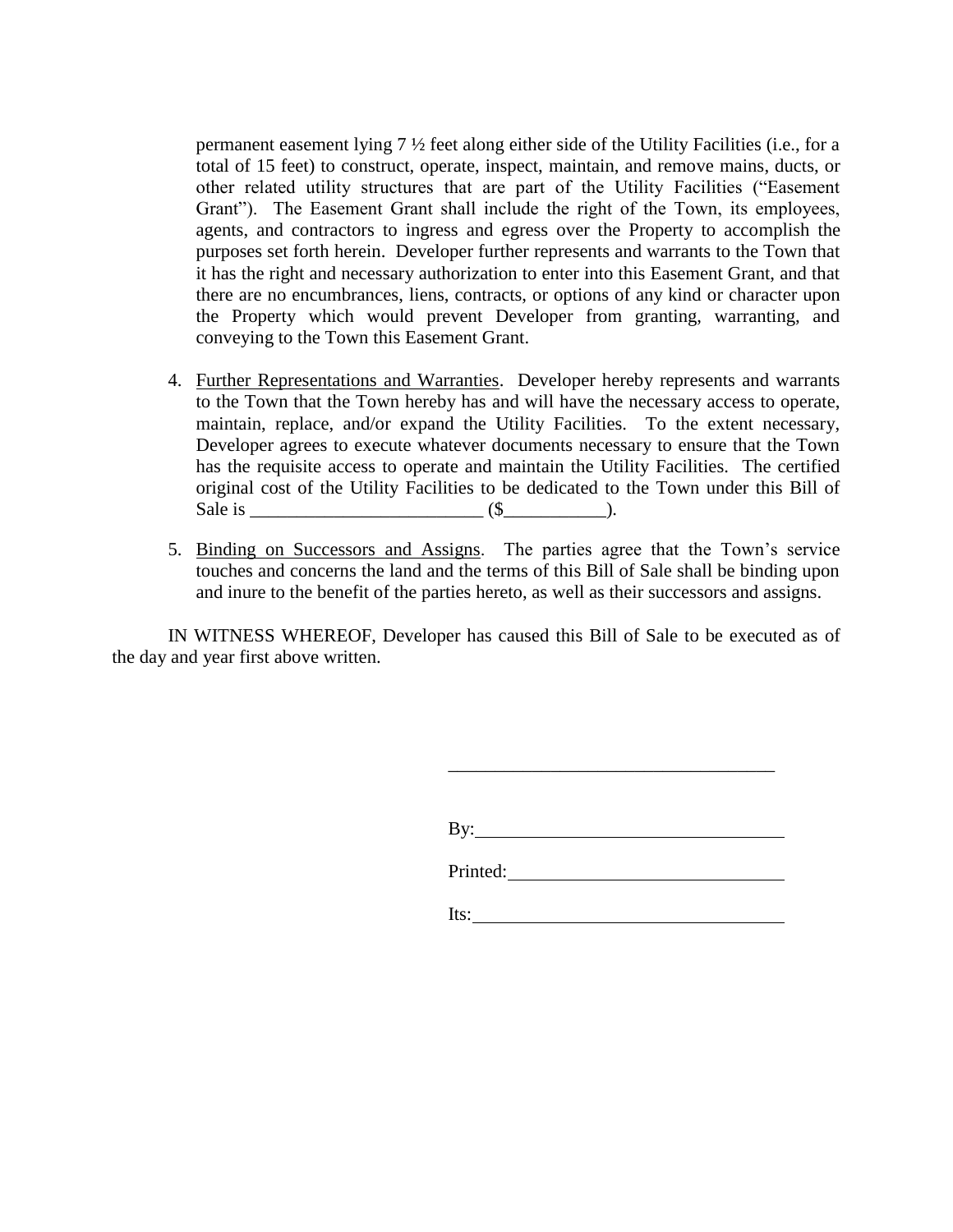### STATE OF INDIANA (1)  $)$ SS:  $COUNTY OF \_\_$

\_\_\_\_\_\_\_\_\_\_\_\_\_\_\_\_\_\_\_\_\_\_\_\_\_\_\_\_

Before me, a Notary Public in and for said County and State, personally appeared \_\_\_\_\_\_\_\_\_\_\_\_\_\_\_\_\_\_\_\_\_\_, by me known to be the \_\_\_\_\_\_\_\_\_\_ of \_\_\_\_\_\_\_\_\_\_\_\_\_\_\_\_\_\_\_\_\_\_, who acknowledged the execution of the foregoing "Bill of Sale and Easement Dedication" on behalf of said entity.

WITNESS my hand and Notarial Seal this \_\_\_\_\_\_\_ day of \_\_\_\_\_\_\_\_\_\_\_\_, 20\_\_.

Notary Public

My Commission Expires: \_\_\_\_\_\_\_\_\_\_\_\_\_\_\_\_\_\_\_\_\_\_

\_\_\_\_\_\_\_\_\_\_\_\_\_\_\_\_\_\_\_\_\_\_\_\_\_\_\_\_\_ (Printed Signature)

My County of Residence: \_\_\_\_\_\_\_\_\_\_\_\_\_\_\_\_\_\_\_\_\_\_

I affirm, under the penalties for perjury, that I have taken reasonable care to redact each Social Security number in this document, unless required by law.

This instrument prepared by and after recording return to Stephen C. Unger, Bose McKinney & Evans LLP, 111 Monument Circle, Suite 2700, Indianapolis, Indiana 46204.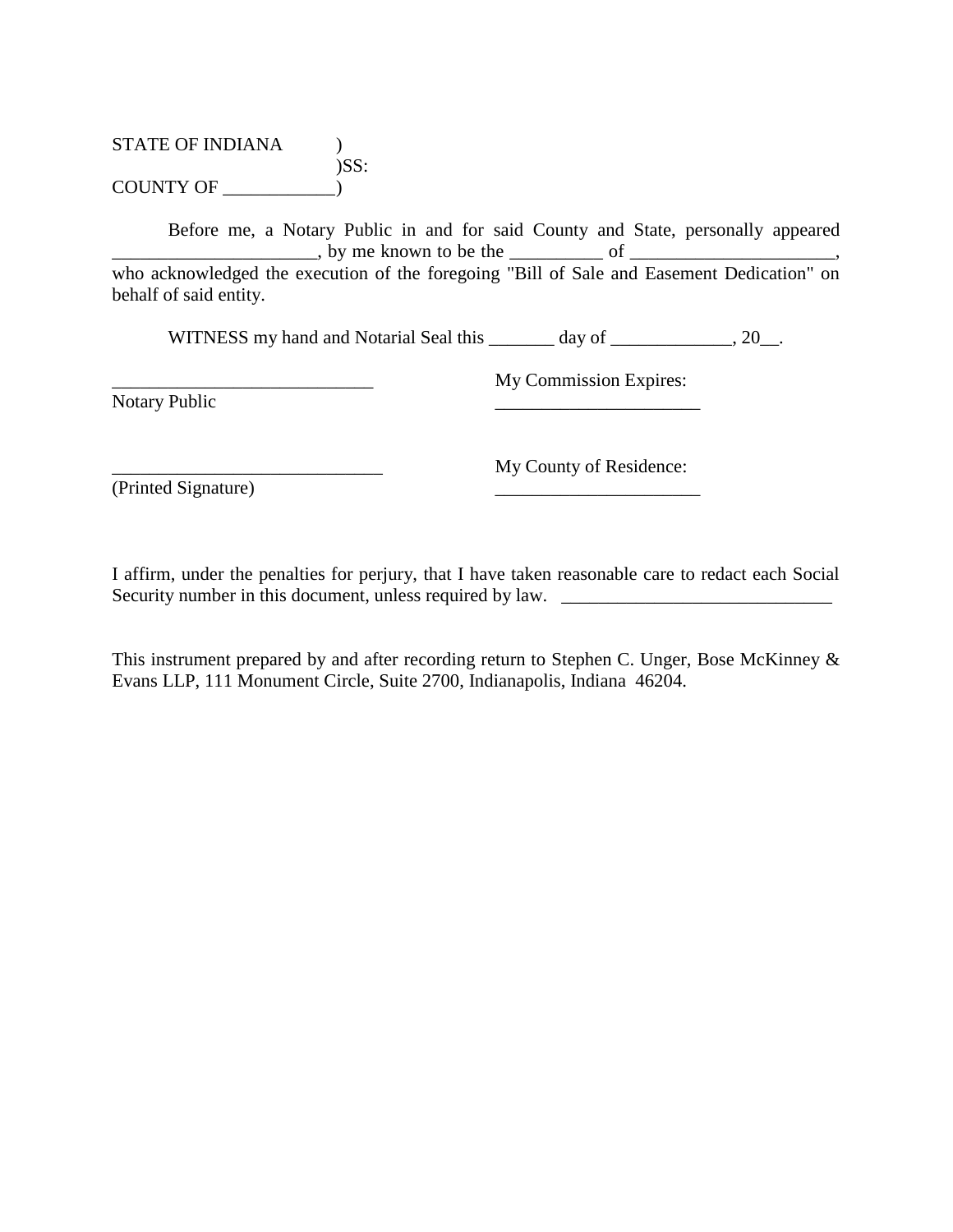### **Exhibit D** Form of Easement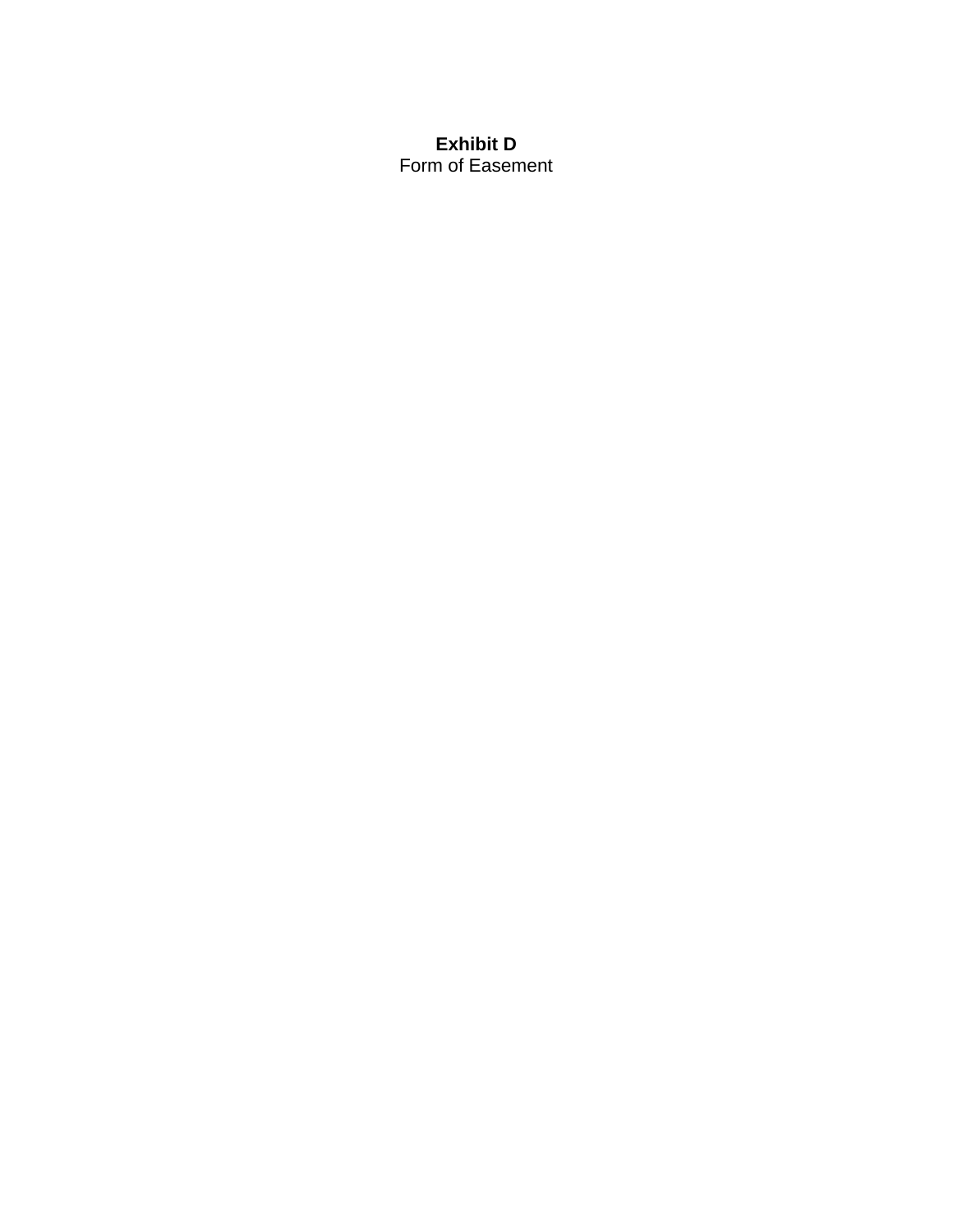#### **GRANT OF PERMANENT EASEMENT**

This indenture witnesseth that the set of the set of the set of the set of the set of the set of the set of the set of the set of the set of the set of the set of the set of the set of the set of the set of the set of the "Grantor(s)" for and in consideration of the sum of One Dollar (\$1.00) and other good and valuable consideration, the receipt of which is hereby acknowledged, does hereby grant, sell and convey to **THE TOWN OF WHITESTOWN, INDIANA and/or WHITESTOWN MUNICIPAL UTILITIES**, whose address is Whitestown Municipal Complex, 6210 Veterans Drive, Whitestown, IN 46075 and its successors and assigns, (hereinafter called "Grantee") a permanent easement and right-of-way to place, construct, operate, control, maintain, reconstruct, relocate, change the size of, repair and/or remove sewer and/or water mains, pipes and conduits, and all associated grinder pumps, valves, pumps, fittings, meters, hydrants, and accessories, and all other necessary, incidental, auxiliary, or related facilities and structures convenient or proper for the purpose of rendering utility services (the "Facilities") along, under, over, through and across a strip of land more particularly described as follows:

See legal description and drawing attached hereto as Exhibit A and incorporated herein by reference.

("Real Estate"), together with the rights of Grantee, its successors and assigns, to: (1) enter into and upon the Real Estate described above with men, machinery, vehicles, and materials at any and all times for the purpose of maintaining, repairing, renewing, or adding to the aforesaid Facilities; (ii) remove trees, brushes, undergrowth, and other obstructions interfering with the activities authorized herein; and (iii) for doing anything necessary, useful, or convenient for the enjoyment of the easement herein granted, including ingress and egress across the subservient real estate. The Grantee shall also have from time to time a temporary construction easement in, under, across, and over the Grantee's adjacent property ten (10) feet on each side of the abovedescribed permanent easement for any and all activities necessary, incidental, or related to the installation and/or reconstruction of the aforesaid Facilities.

Grantor(s) shall have the right to fully use and enjoy the Real Estate except for such use as may impair, impede, obstruct, or interfere with the exercise by Grantee of the rights granted herein. Grantee covenants that, in the installation, maintenance, or operation of such Facilities, under, upon, over, and across said Real Estate, it will restore the area disturbed by its work to a condition that is as near the condition that existed at the time that the portion was disturbed by it as is commercially reasonable. The grants, covenants and stipulations herein provided shall extend to and be binding upon the respective heirs, successors, and assigns of the parties.

The undersigned executing this Easement on behalf of Grantor(s) represent and certify that Grantor(s) is/are the owner(s) of the Real Estate, that the undersigned is duly authorized and fully empowered to execute and deliver